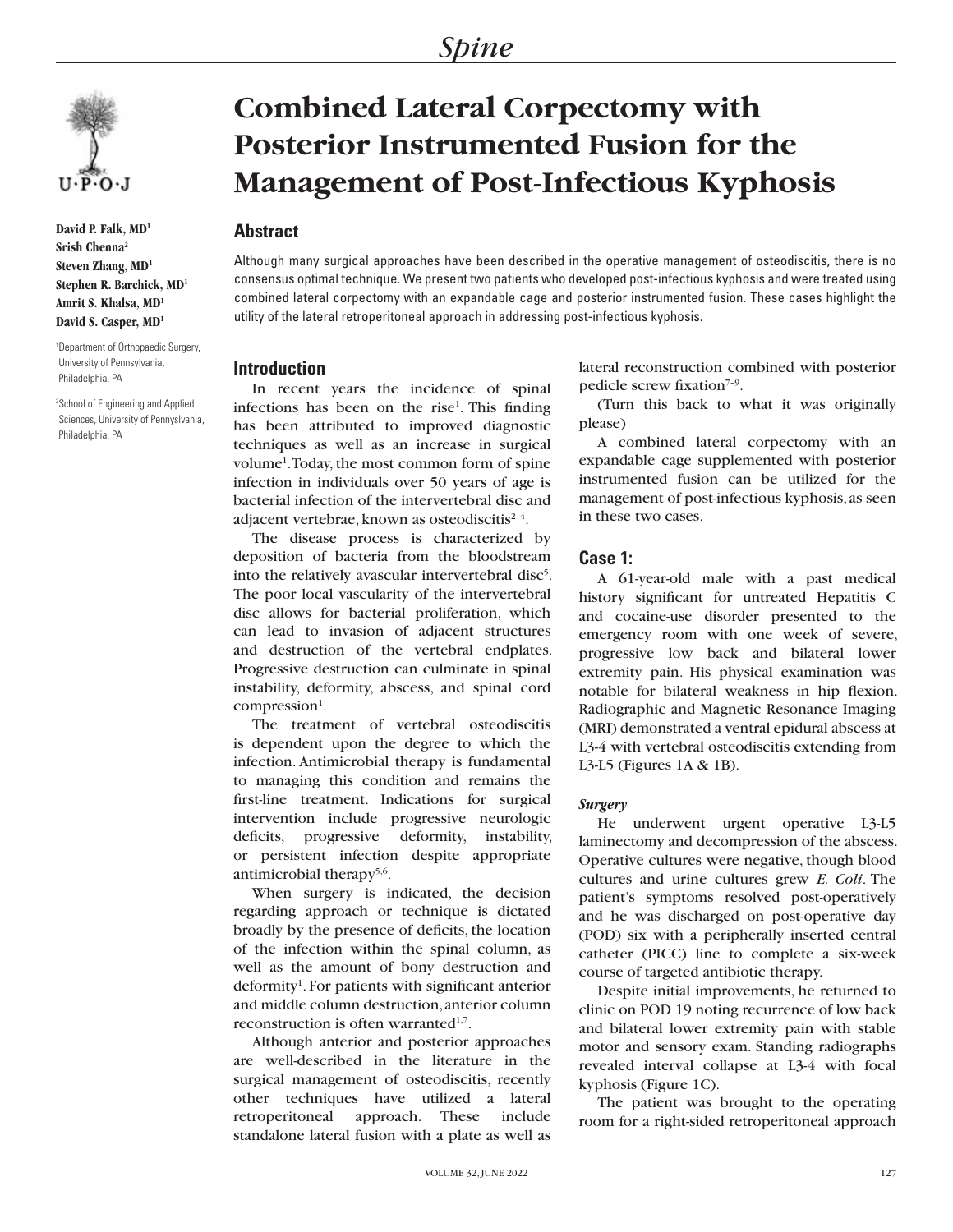

Figure 1A. Lateral radiograph of the lumbar spine showing loss of lordosis with multi-level degenerative changes. Endplate erosive changes are seen at L3-4 & L4-5. Figure 1B. Sagittal T1 Contrast-Enhanced MRI demonstrating marrow and disc edema extending from L3-L5, in association with a large ventral epidural collection. **Figure 1C.** Lateral radiograph of the lumbar spine illustrates the interval development of a focal kyphotic deformity at L3-4.

Figure 1D. Intra-operative lateral fluoroscopic image of the lumbar spine showing improvement in lumbar lordosis following insertion of the expandable interbody cage at L3-4. **Figure 1E.** Intra-operative lateral fluoroscopic image of the lumbar spine following placement of an interbody cage at L4-5.

Figure 1F. Intra-operative lateral and AP radiographs of the lumbar spine demonstrating restoration of lumbar lordosis with an expandable interbody cage at L3/4 and an interbody cage at  $14 - 5$ 

Figure 1G. Post-operative standing lateral and AP radiographs of the lumbar spine showing the final construct with posterior instrumentation L2-L5.

to the lumbar spine. Utilizing large osteotomes under fluoroscopy, a partial corpectomy of the L3 and L4 vertebral bodies was performed to debride residual infectious and necrotic tissue, followed by insertion of a large footprint expandable interbody cage packed with cancellous iliac crest autograft. The cage was expanded to restore native vertebral height and lordosis (Figure 1D). After, a complete lateral discectomy was performed through the same incision at L4-5 followed by insertion of an interbody cage packed with iliac crest autograft (Figures 1E & 1F). these incision were closed after completion of this portion of the procedure.

Next, the patient was repositioned prone and instrumented with bilateral pedicle fixation at L2, L3, and L5, skipping L4 due to the partial corpectomy. Cobalt chromium rods were then utilized to secure the segment.

#### *Post-operative Period*

Initially, the patient was managed in the intensive care unit (ICU) post-operatively. He was transferred to the floor on POD 2. He remained neurologically stable. Standing radiographs were obtained (Figure 1G).

The patient was discharged on POD  $\pm$  to complete a 6-week course of additional targeted treatment guided by the infectious disease team. He returned to clinic on POD 39, reporting complete resolution of his pre-operative pain. Unfortunately, the patient was lost to follow up.

## **Case 2:**

A 69-year-old male with a past medical history significant for tonsillar squamous cell carcinoma, intravenous (IV) drug use, hypertension, and a remote history of L1-2 osteomyelitis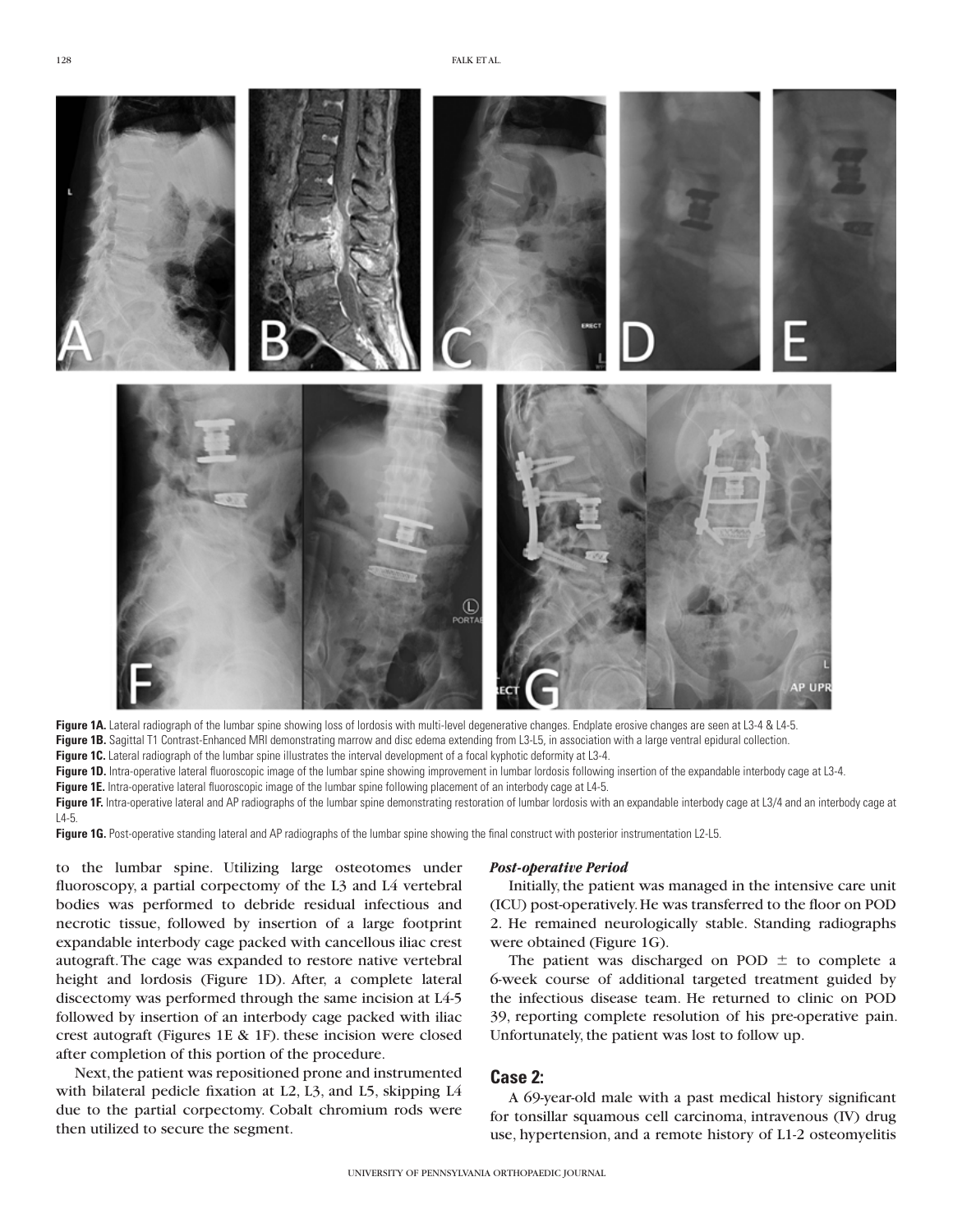treated with IV antibiotics presented to our clinic with progressively worsening low back pain and forward bent posture. His physical examination was notable only for a focal, tender prominence posteriorly over L1-2. Standing lateral thoracolumbar radiographs and CT scan demonstrated focal kyphosis at L1-2 with significant sagittal imbalance (Figures 2A & 2B). Given his progressive kyphosis with a history of infection with severe back pain and sagittal imbalance, he was indicated for reconstruction with a combined lateral corpectomy and posterior instrumented fusion.

#### *Surgery*

The patient was positioned in the left lateral decubitus position, The L1-2 disc space was localized fluoroscopically. The T10 rib was partially resected with attention to preserving the neurovascular bundle. The retropleural space was traversed carefully to gain access to the lateral vertebral bodies of L1 and L2. Retractors were positioned to allow complete discectomies at the T12-L1 and L2-3 disc spaces under fluoroscopic guidance. After, a corpectomy was performed at the L1 and L2 levels using large osteotomes. Then a large footprint expandable cage with local rib autograft was inserted to recreate native height and restore alignment. A lateral plate spanning T12-L3 was placed for additional fixation (Figure 2C). The incision was closed to allow for repositioning.

The patient was repositioned prone to allow a standard posterior midline approach. Bicortical pedicle screw fixation were placed from T11-L3 spanning the defect. A partial laminectomy and posterior column osteotomy at L1-L2 with instrumented fusion followed.

#### *Post-operative Period*

Post-operatively, the patient was managed in the ICU and transferred to the floor on POD3. He remained neurologically intact. Standing radiographs were obtained (Figure 2D). Operative cultures remained no growth and the patient was discharged on POD 6.

At his last follow up on post-operative day 57, the patient reported improvement in pain along with symptomatic improvement in his standing alignment. Physical exam remained stable. Standing AP and lateral radiographs of the lumbar spine demonstrated well aligned hardware with no evidence of subsidence.

## **Discussion**

Although osteodiscitis is managed conservatively with intravenous antibiotics as a first-line treatment, patients with progressive neurologic deficits, progressive deformity, instability, and/or persistent infection should undergo operative intervention<sup>5,6</sup>. Despite the relative consensus on operative indications for refractory cases, the optimal surgical technique remains controversial. Multiple approaches have been described, including stand-alone anterior lumbar interbody fusion (ALIF), ALIF with posterior stabilization, and all-posterior constructs<sup>7</sup>.

While high rates of infection clearance and fusion have been reported with these techniques, there are several challenges to consider with both anterior and posterior approaches<sup>10</sup>. The anterior approach inherently requires mobilization of the great vessels, often requiring additional resurce staffing with an access surgeon, which exposes patients to potential vascular complications and requires additional personnel to



Figure 2A. Standing lateral thoracolumbar radiograph showing sagittal imbalance with severe anterior wedge compression deformity at L1-2 with focal kyphosis osseous fusion of the vertebral bodies

Figure 2B. Sagittal CT scan of the thoracolumbar spine further illustrating the compression deformity and fusion at L1-2 with focal kyphosis. Autofusion of L4/5 is noted as well. **Figure 2C.** Intra-operative lateral and AP fluoroscopic images of the thoracolumbar spine demonstrating improvement in lordosis following insertion of the expandable interbody cage. The lateral plate with screws into T12 and L3 is also visualized.

**Figure 2D.** Post-operative standing lateral and AP radiographs of the lumbar spine showing the final construct, including the posterior fixation from T11-L3.